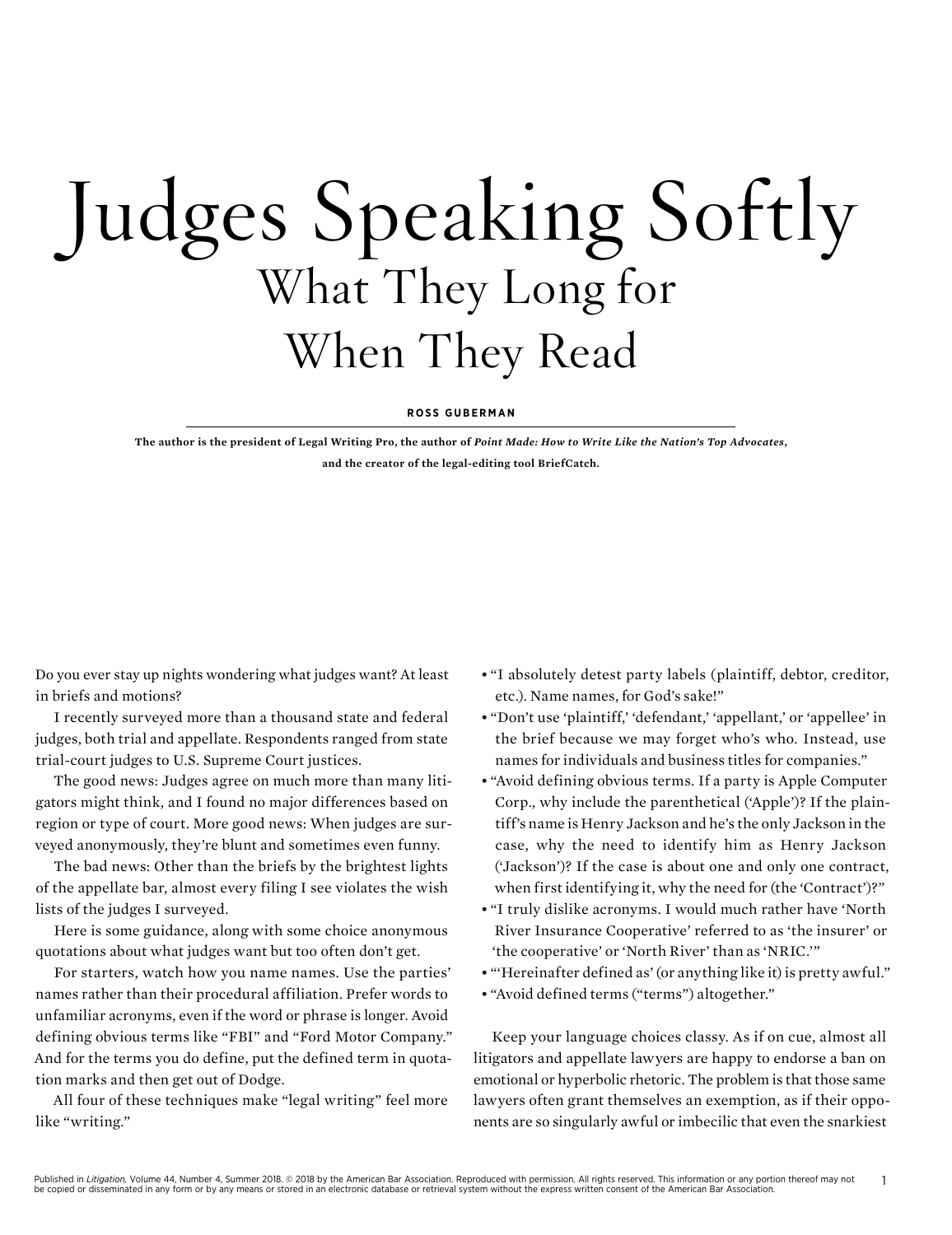

tone is warranted. In fact, lawyers often tell me that they absolutely must point out how disingenuous their opponent is, because otherwise the court won't see it. Solution: Show, don't tell.

- "'Disingenuous' is a perfectly fine word that the legal profession has turned into the wild card disparagement of the other side's argument."
- "Don't use 'specious.'"
- "Avoid phrases and sentences that reflect a lack of civility. Don't belittle the other side's arguments but rather focus on your own strengths."
- "I hate 'speciously,' 'frivolously,' 'disingenuously,' and other shots at counsel or the other party."
- "Don't write 'ridiculous.'"
- "I hate 'laughable.'"
- "Words such as 'clearly,' 'plainly,' 'obviously,' 'absurd,' 'ridiculous,' 'ludicrous,' 'baseless,' and 'blatant' are crutches intended to prop up arguments that lack logical force. They can never make a weak argument credible or a strong argument even stronger. So why bother with them?"

Oliver Wendell Holmes Jr. once said that you should strike at the jugular and let the rest go. If you write motions and briefs for a living, you can manifest Holmes's maxim many times a

day. Start by cutting stuffy introductory formulas beset with such archaic language as "by and through undersigned counsel." Reduce well-trodden standards and tests to their essence. Hack away at needless procedural detail. And then, at the sentence level, slash windups and throat-clearing.

- "Avoid long introductions such as 'Plaintiff, by and through undersigned counsel, hereby submits its Reply Memorandum in response to \_\_\_\_\_. This Reply is accompanied by the following Memorandum of Points and Authorities.' I know that counsel is filing the brief on behalf of his or her client. I can see in the caption that the filing is a reply, and I can also see that there is a memorandum of points and authorities."
- "Avoid grammatical expletives ('there is,' 'it is')."
- "'It should be noted that,' 'it is beyond doubt that,' and the like waste space."
- "Writing numbers out twice seems particularly useless."
- "Is it really necessary to devote a page or more or even half a page to discussing the standard of review for summary judgment or a motion to dismiss for failure to state a claim?"
- "The procedural history does not need to go back to the Creation. Just summarize what is relevant to the issue specifically before the court."
- "Most sentences are dramatically improved by omitting testimony references: 'Smith [testified that he] went to the scene the following day.' While some discussion of trial testimony is necessary when you are talking about hearsay or impeachment, those discussions are best left to highlight after you've told the story the reader needs to understand."
- "There's a real danger in stuffing factual sections with crud."

With judges becoming ever more impatient readers, looks do matter. Out: long, uninterrupted blocks of text. In: timelines, maps, graphs, diagrams, tables, headings and subheadings, and generous margins.

- "Sometimes a timeline is clearer than an essay format."
- "I ALWAYS appreciate a clear timeline of events and I am happy to have that in the text of the fact section or as an exhibit. I want one place where I can see when everything happened in the case if it's not a singular event."
- "Just as I don't like scrolling down to find authority in a footnote, I don't like flipping through clerks' papers or exhibits to find a key piece of documentary evidence that is discussed in a brief. The use of pictures, maps, and diagrams not only breaks up what can be dry legal analysis; it also helps us better understand the case as it was presented to the trier of fact (who undoubtedly was permitted to see an exhibit while it was discussed)."

Illustration by Chad Crowe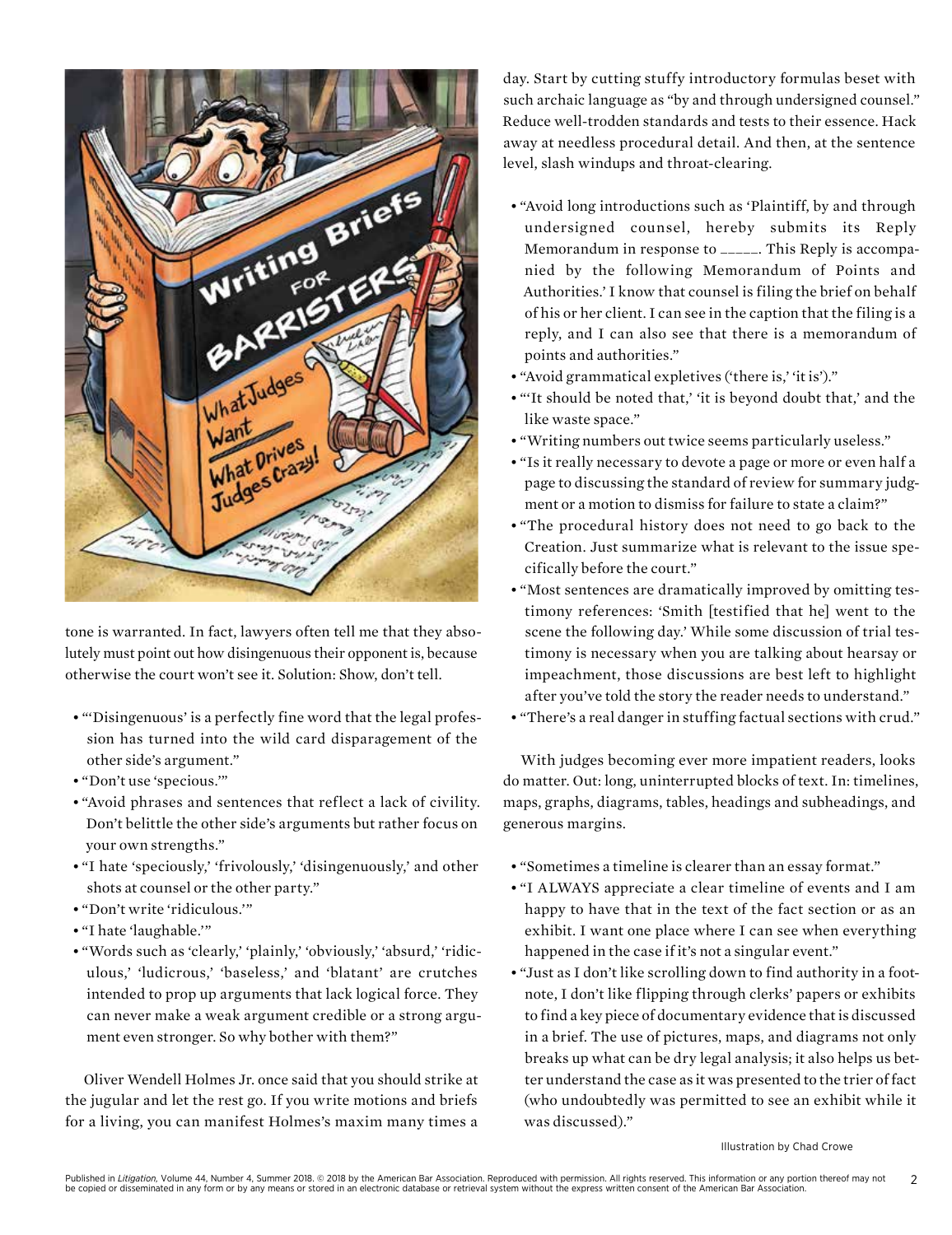- "When a case involves analysis of a map, graph, or picture, I would like to see attorneys include a copy of the picture within the analysis section of the brief."
- "I like fact sections broken down with headings and even subheadings. Define chapters in the facts or the 'next' relevant event."

I was surprised that the judges I surveyed were more open to bolding and italics than judges used to be. Perhaps this evolution stems from their desire not to wade through paragraphs that look and feel the same. Or maybe the internet has accustomed all of us to formatting bells and whistles. That said, even judges who don't mind emphasis want it in small doses. And although the judiciary may be split on emphasis, every judge in the country appears to hate all caps, and few are fans of underlining.

- "Party names should not be in all caps."
- "Headings in all caps are difficult to read."
- "All caps are completely beyond the pale."
- "If a lawyer feels that emphasis is needed, I always prefer italics to boldface type. Boldface signals to me 'Just in case you're too stupid to recognize what's important.'"

Let's move on to specific language choices. One question on my survey simply asked judges to list words and phrases they dislike. Few responses surprised me, but it was amusing to see how easily many judges could rattle off language choices that drive them crazy. They must have lots of exposure!

As the list below suggests, many lawyers are unaware of how often they use these words and phrases. Never confuse knowing that you should avoid a term with actually implementing that knowledge in your writing.

- "Death to modifiers!"
- "I don't like any clunky legalese like 'For the foregoing reasons,' 'heretofore,' etc."
- "'Wherein,' 'heretofore,' 'aforesaid,' 'to wit': they all should go the way of the dodo bird."
- "Don't use 'at that time' for 'when.'"
- "Don't use anything like 's/he.'"
- "I dislike formalistic terms that people don't really use in ordinary life like 'wherefore' and 'arguendo,' unnecessary phrases like '[party] submits,' and derogatory terms like 'asinine' used to describe the opposing party's argument."
- "Don't use 'prior to' for 'before' or 'subsequent to' for 'after.'"
- "I dislike 'notwithstanding,' 'heretofore.'"
- "Don't use words like 'wherefore,' 'heretofore,' 'hereinafter' that aren't commonly used in everyday language."
- "Don't write 'Pursuant to.'"
- "I believe 'hereby,' 'hereinafter,' 'foregoing' and other arcana have no place in modern legal writing."
- "I do not care for 'the instant' anything."
- "Tell them to stop writing 'In the case at bar'!"
- "I don't like unnecessary Latin phrases like 'inter alia.'"
- "Get rid of the formalisms from the Middle Ages such as 'Comes now Plaintiff, by and through his undersigned attorneys.'"
- "'Aforesaid,' 'heretofore,' etc. are all pretty much empty and add nothing. Same with 'said,' as in the 'said contract was signed at the said meeting.'"
- "I loathe the word 'utilize.'"
- "I do not like when lawyers tell me what I 'must' do. Just say that the court 'should' do something."
- "'Unfortunately for appellee' (or for any party) should never appear in briefs."

Another category of language irritation: Many lawyers are surprised when I tell them that judges really don't find "respectfully submits" and "respectfully requests" to be, well, respectful. Cloying is more like it. And my survey results were right in line with my anecdotal experience.

- "Don't write 'Defendant respectfully requests.' I prefer it if you just say what you want to say. I'll know if it's respectful or not!"
- "'Respectfully submits' or 'it is our position that' are wasted words: they communicate nothing, except potential insecurity about the argument that follows."
- "Avoid 'with all due respect.'"
- "Avoid phrases such as 'respectfully submits that' that can be stated in one word like 'contends.'"

On the less-is-more theme, you'll rarely if ever hear judges complain that sentences or briefs are too short. And yet, sometimes short is, in fact, too sweet. Two offenders: random "this" and "that" references such as "this proves" or "that explains." Also, especially for traditionalist judges in the Justice Scalia mold, avoid contractions.

- "I do not like indefinite references and see the word 'this' used too often. It should be used in conjunction with another word such as 'this argument' or 'this logic.'"
- "I REALLY dislike contractions. They make the argument sound like casual conversation and they give the writer an arch voice."

When it comes to usage as opposed to word choice, American judges fall into three categories: (1) those who understand the finer points of usage and care (these are the judges who ask me in workshops about "pleaded" versus "pled," predicate nominatives,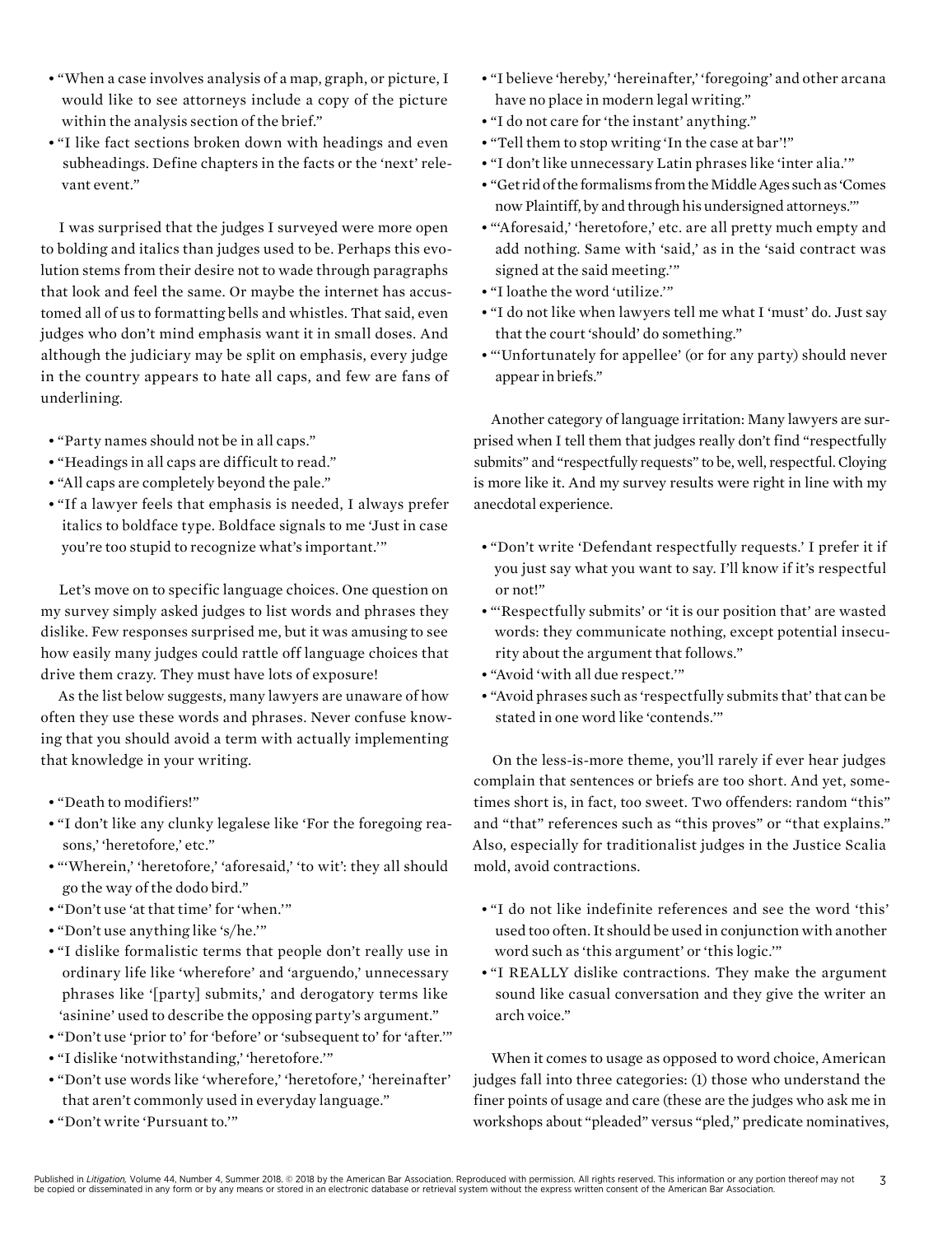and the counterfactual subjunctive); (2) those who understand the finer points of usage but either don't notice or don't care, and (3) those who don't know enough about usage to notice mistakes.

- "I despise the use of 'impact' as a verb."
- "Learn to differentiate between 'that' and 'which.'"
- "I cannot stand 'As such' used as a synonym for 'Therefore.'"
- "Learn to use the subjunctive!"

Now let's talk about fact sections, and in particular dates. Whenever I relay judges' irritation with needless dates, someone in the audience retorts that some dates really matter. Well, that's why judges object to *needless* dates. And it's not as if you face a binary choice between a full date and nothing at all. Sometimes a word or phrase will do the trick.

- "It helps to vary how the passage of time is described. Instead of 'on May 26, 2016,' it's refreshing to read 'the next week' or 'two months later.'"
- "Dates are rarely essential and often overused. If I see a date, I assume it is important. If it's not, you have interrupted the flow of your argument for no good reason."
- "I HATE specific dates that have no relevance. I keep thinking the 24th day of September must really be important, for example, and then when it isn't, I'm unhappy I've spent brainpower waiting for writer to tell me why it was critical!"
- "Sometimes it's enough to refer to an event as 'mid-2015' rather than a specific date."
- "If two parties entered into a contract, and it makes no difference to the claim whether they did so on January 22, 2014, or March 6, 2015, leave the date out."

Now let's talk a bit about the beginning of motions and briefs. Don't short the introduction. Judges find strong introductions invaluable. They help lawyers hone their theory of the cases, and they help shape the fact section and legal argument to come.

- "Explain why you should win on the first page. 'The Court should deny Defendant's Motion for Summary Judgment for the following three reasons.'"
- "I've had briefs in fairly involved cases without executive summaries. I've likened reading them to putting together a jigsaw puzzle without having the cover of the box to know what the puzzle is supposed to look like when it's done."
- "I do appreciate a good 'statement of the case' section, particularly in complex civil appeals, in which, in a non-argumentative manner, the lawyer sets the stage for what issues the court is called upon to decide. That helps me focus on what facts and portions of the record will be most relevant to those issues."

How about cases and other authorities? Busy judges have become increasingly irritated with the way many litigators handle case law. Facile shorthand: "Too many and too much." But it's a bit more complicated than that. One common complaint is that many litigators appear to search case law databases for choice language even if a given case doesn't quite fit and even if the case doesn't come down procedurally the way the lawyer wants the current case to.

• "The main issue I run across is probably a function of Boolean searches: citations to 'blurbs' or quoted phrases within published decisions where the actual ruling, or the analysis, or the posture of the case is completely distinguishable (or even adverse) to the point the party is trying to make. I am much more persuaded by one or two authorities that are carefully analyzed and applied than by a sprinkling of quotations lifted from a dozen cases that are strung together."

It's also surprising how many cases some lawyers cite for a proposition that their opponents would never challenge, such as the summary judgment standard, the *Daubert* standard, or the standard of review.

- "For well-established law, such as the standard of review, I prefer only a single cite."
- "Cite just enough cases and not all cases. One controlling case is enough. For non-controlling cases, if there aren't any contrary or many contrary cases, cite two or three non-controlling cases, preferably the two or three most recent. If there are two contrary groups of cases and none is controlling, then it might be appropriate to cite one from each jurisdiction supporting the writer's side."

Once you know which cases to cite and how many, what should you do with them? On the one hand, most judges rail against including too many facts and too many quotations when it would be more effective to use a concise parenthetical or a pithy quoted phrase merged into a sentence about your own case. On the other hand, for complex or dispositive cases, some judges find that lawyers use a parenthetical when a fuller textual description would be more apt. Ask yourself this question: "If I were being asked to endorse proposition X, what would I need to know about case Y to be comfortable doing so?" And then don't write one more word.

- "Skip the long description. Just state the damn proposition, cite the damn case, and be done with it."
- "Long discussions of the facts of cited cases are often not helpful."
- "For the most important case, cover the important points in text, not in an explanatory parenthetical. But it's okay to use